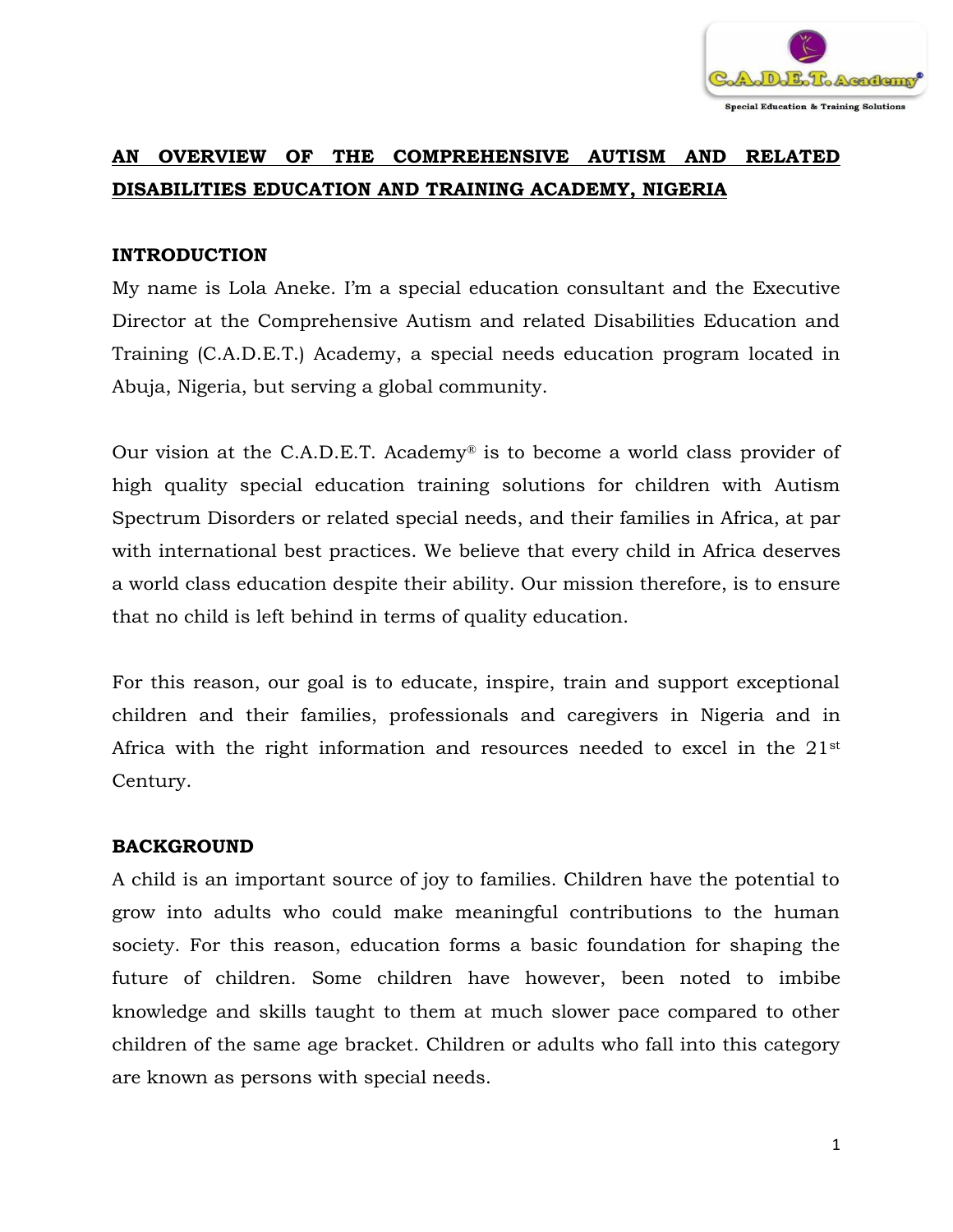

Special Education & Training Solutions

Individuals with special needs include those who are developmentally, mentally or physically challenged in one form or the other. The educational needs of these individuals cannot be met in a ordinary classroom with regular teaching methods. Their educational needs would require specialized approaches and sometimes specialized equipment in a special education setting (schools/classrooms). Special education settings are designed to accommodate each students' individual differences and needs.

#### **WHO ARE SPECIAL NEEDS STUDENTS?**

The term Special Needs is a short form for Special Education Needs and is a way to refer to persons with disabilities. Special needs in the educational setting comes into play whenever a child's educational program is officially altered from what would normally be provided to students through an Individual Education Plan (IEP) which is sometimes known as an Individual Program plan.

Special education is designed to address the students' individual differences and needs. Ideally, this process involves assessments, individually planned and systematically monitored arrangement of teaching procedures, adapted equipment and materials, accessible settings, and other interventions. This is aimed at helping learners with special needs achieve a higher level of personal self-sufficiency and success in school and in the society.

In Nigeria, the National Policy on Education (2004) defines special education as:

> *The education of children and adults who have learning difficulties because of different kinds of disabilities such as blindness, partial sightedness, deafness, hardness of hearing, mental retardation, social maladjustment and limb deformity or malformation, due to*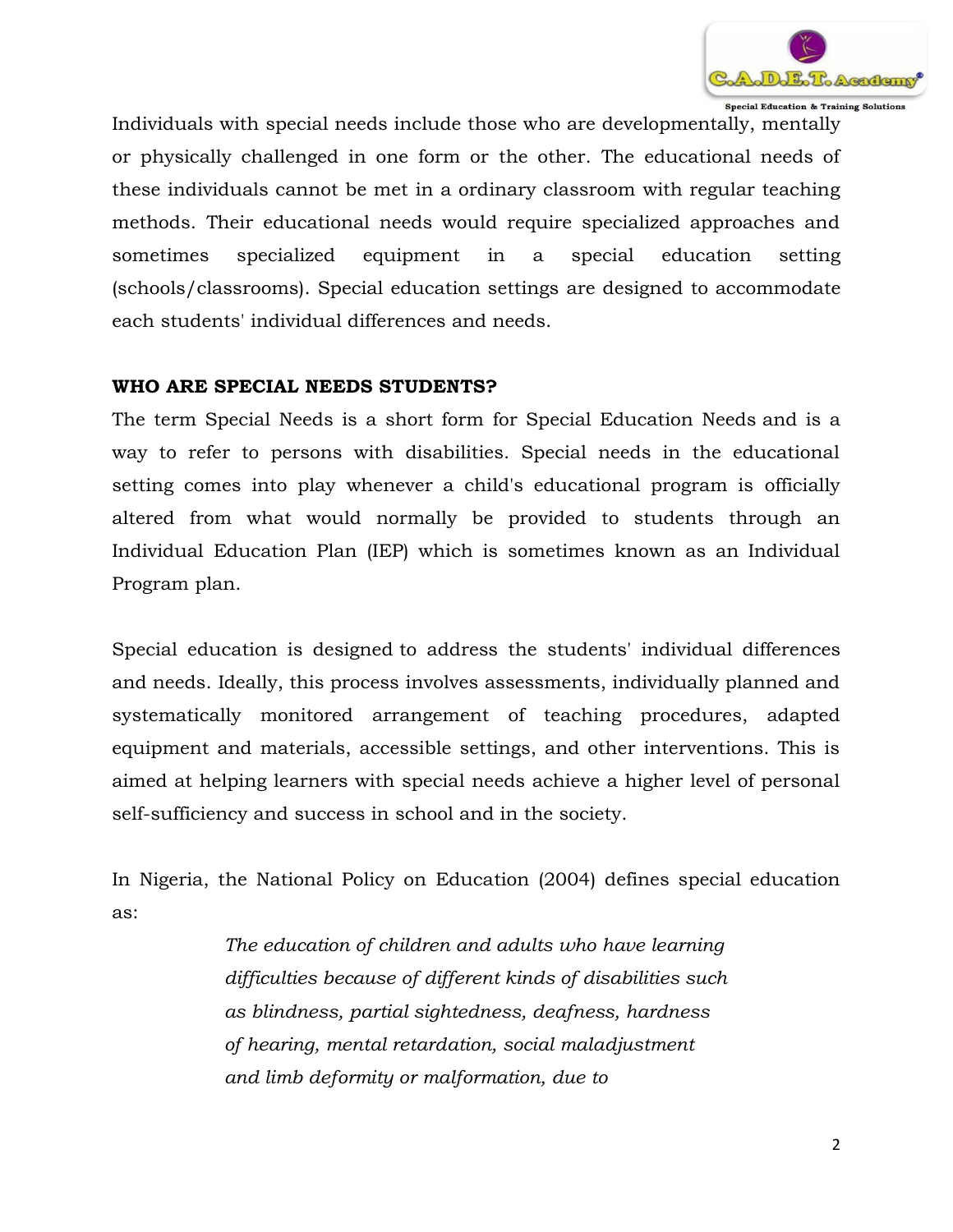

*circumstances of birth, inheritance, social position, and physical health patterns, or accident in latter life.*  (National Policy on Education, 2004)

This definition is similar to the United States Individuals with Disabilities Education Act (IDEA) which states that special education is education which involves specially designed instructions to meet the unique needs of people with disabilities. Although there are various forms of special needs in children and adults, one of the most popular is Autism.

### **WHAT IS AUTISM?**

Autism or Autism Spectrum Disorder (ASD) refers to a spectrum of disorders which include Pervasive Developmental Disorder not otherwise specified (PDD-NOS), Autism Disorder, and Asperger's Syndrome. This spectrum of disorders is characterized by severe and pervasive impairments in several areas of development such as reciprocal social interaction skills, communication skills, or the presence of stereotyped behaviour, interests and activities.

Autism is a complex developmental disability that typically appears during the first three years of life. This disability has the potential to delay normal development in children. Studies have shown that boys are 3-4 times more likely to be affected with autism than girls, and one child in every 500 may have some form of ASD. In addition, children with autism could have other disabilities such as mental retardation, fine motor delays, seizure disorders, attention deficit hyperactivity disorder (ADHD) and learning disabilities (LD). Individuals with autism may also experience sensitivities in the five senses of sight, hearing, touch, taste and smell.

Although there is no known single cause for autism, it is generally accepted that the condition is caused by some unusual structure or function in the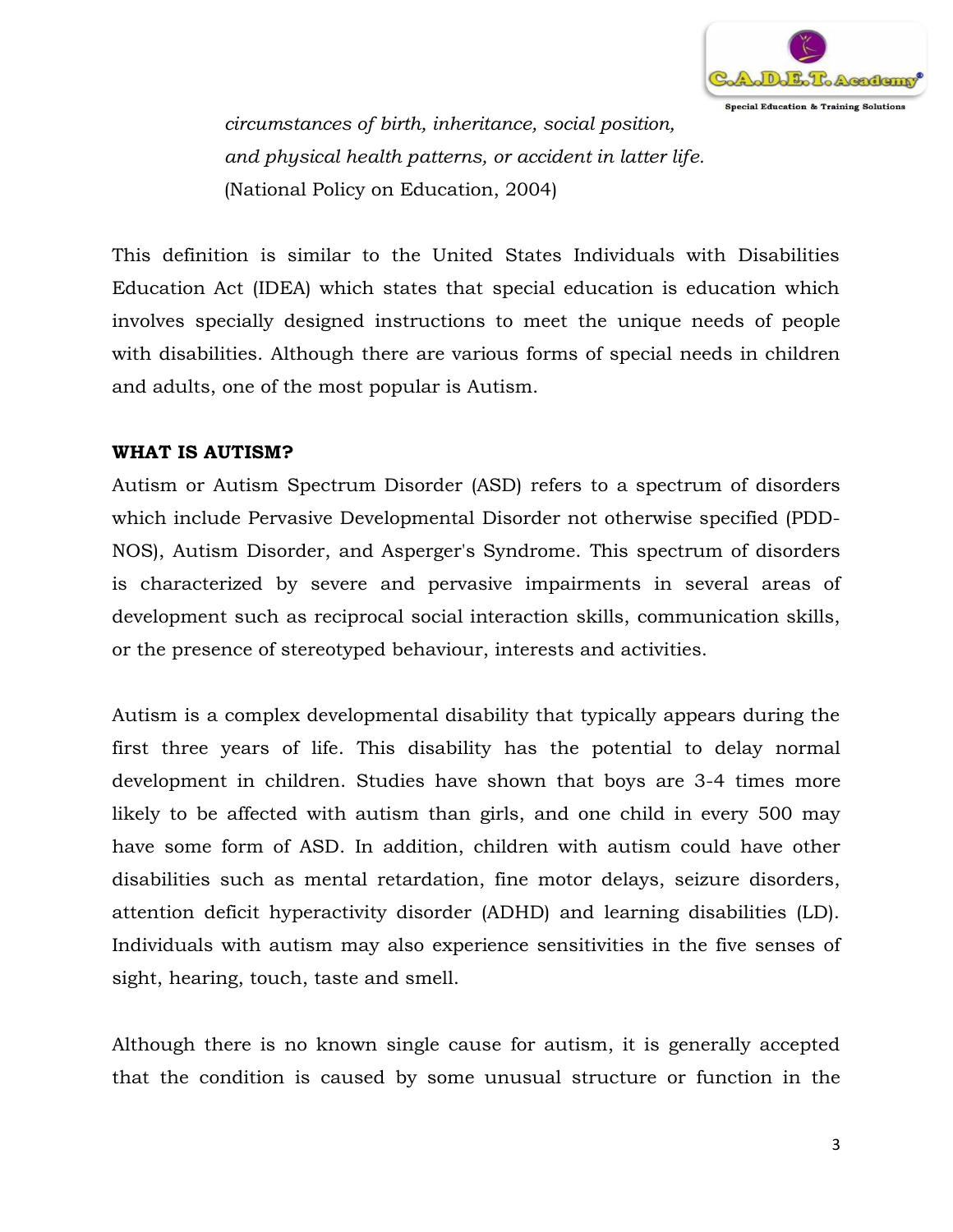

Special Education & Training Solutions

human brain. Brain scans have shown differences in the shape and structure of the brain of children with autism versus children without autism. In addition, researchers are investigating a number of theories, including the link between heredity, genetics and medical problems. Research has shown that in some families, there may appear to be a pattern of autism or related disabilities. This supports a genetic basis to the disorder, however, no single gene has been identified as causing autism.

There is no known cure yet for autism. Meanwhile, therapies and behavioural interventions have been designed to remedy specific symptoms and are known to bring about substantial improvement. Thus, a typical treatment plan would involve medication, therapies, educational and behavioural interventions that meet the specific needs of individual children. Most professionals agree that the earlier the intervention for a child, the better the treatment.

#### **CHARACTERISTICS OF AUTISM**

Some of the known characteristics of autism are impairment in social interaction, which includes difficulty in staying focused, difficulty with social reciprocity and sensory processing. Others are impairment in communication which includes delayed or absence of language and communication skills and difficulty understanding abstract concepts. Additionally, individuals with autism may display restrictive, repetitive and stereotypic patterns of behaviour such as limited interest and inability to see the large picture while focusing on irrelevant details.

Furthermore, some persons with autism could display what is known as Autism Savant Syndrome. This is a condition which could lead to a demonstration of exceptional skills or brilliance in specific areas, such as rapid calculation, art, memory, or musical ability.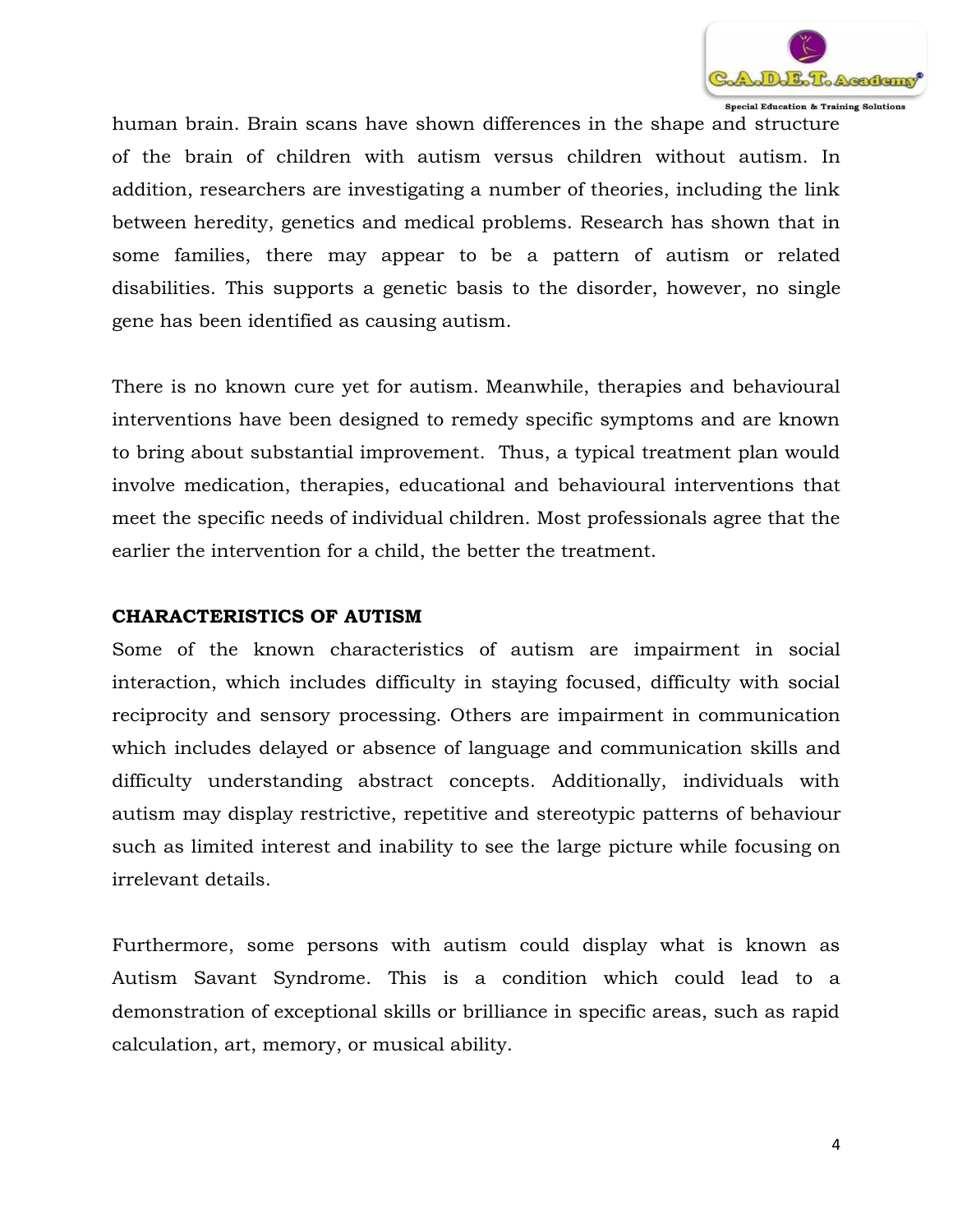

#### **WHAT CAN THE GOVERNMENT DO?**

As earlier mentioned, Nigeria has a National Policy on Education which outlines its policy guidelines for students with disabilities. However, it would be necessary for the Federal Government to implement these policies. Such policies could give special consideration to the development of inclusive classrooms and teaching aids to enhance the teaching and learning process of individuals with special needs. It would also encourage more people to train as special education professionals. This would ensure that students with disabilities are encouraged and motivated towards education. Also, special bursary and scholarships from the Education Trust Fund (ETF) could be allocated to cater for these category of students. It would also be very important for the government to consider special insurance policies aimed at providing necessary support to families with a child on the autism spectrum.

#### **A SPECIAL NOTE TO PARENTS**

For some parents, receiving a diagnosis of autism in their child could be quite devastating, but for some others it can be a relief to have a name for their child's unusual behaviour. Some parents may even become overwhelmed by fear and grief for the loss of the future they had hoped for their child. However, more often than not, these strong emotions could also motivate parents to find effective help for their children. Deciding to form or join a parent support and advocacy group, and talking to other parents may prove helpful. In any case, the diagnosis is important because it can open the doors to many services, and help parents learn about treatments that have benefited children with similar traits.

Parents are their children's first, best teachers. It is therefore advisable for them to be integral parts of the assessment and planning team for their children. The parent is in a position to know the child much better than the special education professional. Therefore, no one can better explain what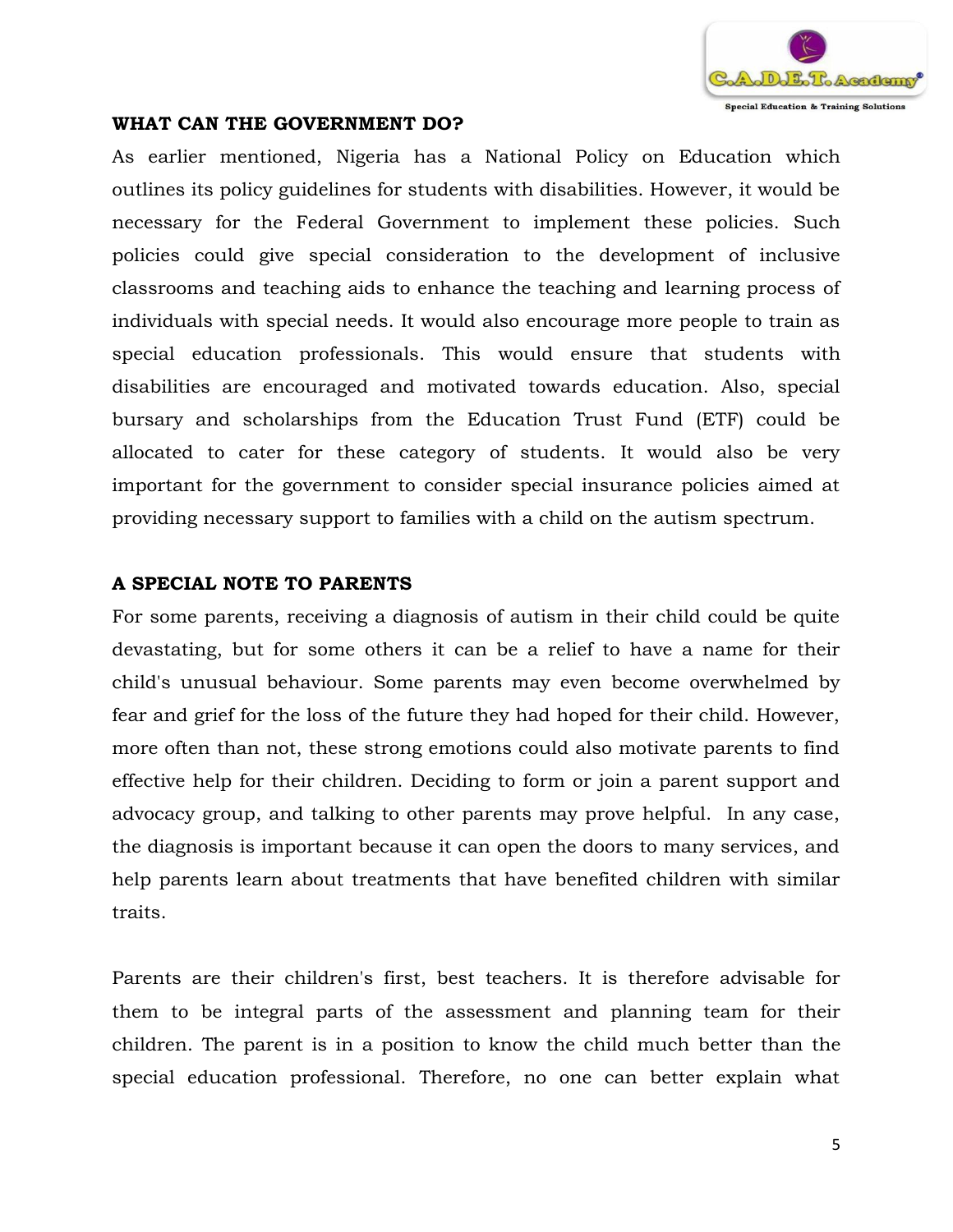

motivates, interests and comforts a child than his or her parents. This information is key to planning intervention for children with autism.

Furthermore, the role of parents is vital to the implementation of educational and developmental interventions in the home environment. The level of involvement and commitment of parents would enhance the probability of generalising the skills which the child learns at school or during intervention at home and other environments.

As a special education practitioner, an important point I want to make is that individuals with autism and related disabilities have the potential to grow and improve. Contrary to what some of people may have heard from various sources, autism can be managed effectively. However, it is important to find effective services, treatments, and education for children with autism as soon as possible.

It is encouraging to note that it is never too late to improve the overall quality of life for a child with autism. However, the earlier such children receive appropriate interventions, the better their chances of a normal adult life. In some cases, their progress through life may be slower than others, nevertheless they can still live happy and productive lives when given appropriate support and the right mix of interventions.

#### **OUR STRATEGY**

**Special Education (Developing and Implementing Inclusive Teaching Practices).** At the C.A.D.E.T. Academy®, we adopt a variety of research-based procedures for educating exceptional learners. These range from accommodating the students in a general education classroom, to carrying out intensive one-on-one sessions. Our provision of special education services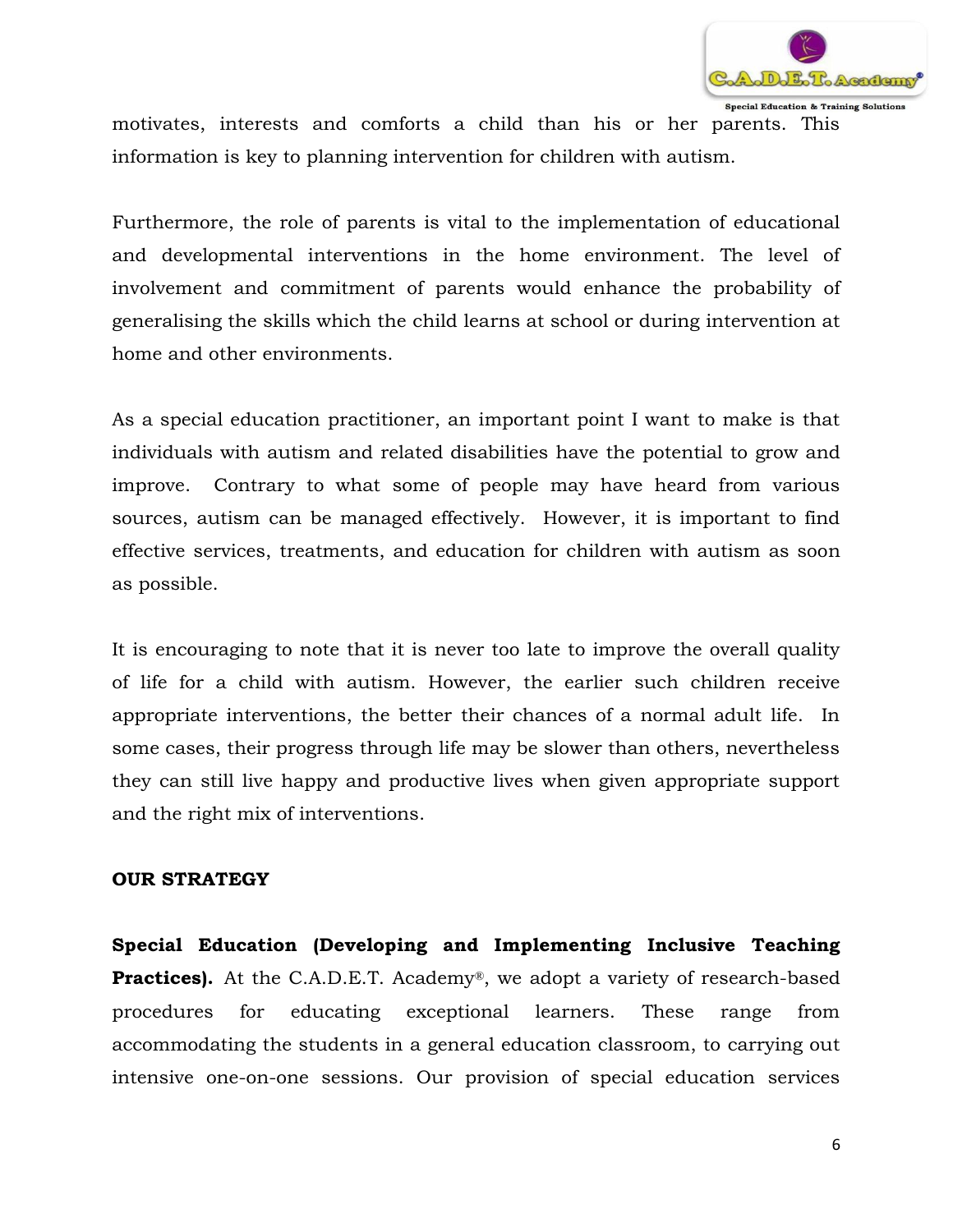

depends on the extent of differences between the exceptional student and other typical students. It also depends on the resources available in the school, and most importantly, the choice of the parents.

We advice that for inclusion to be effective, the general education teacher needs to work in agreement as a co-teacher with a qualified special educator. This is in addition to acquiring special materials, equipment and methods. Coteaching involves the collaborative planning, classroom support and consultation between the general educator and a special education teacher. This type of support may be reduced at the early primary school level because teaching strategies are still concrete, visual and rote. At the later primary school age, students with special needs would require more support because their instruction becomes more abstract and conceptual. At this point, some students may require more time in a pull-out resource situation, instead of more support in a regular education program.

Furthermore, in situations where three or more students are pulled-out for special education services, we recommend their placement in a self-contained classroom. There they would receive more intensive instruction to meet their specific educational and therapeutic needs in a small group. They could also be involved in selected mainstream activities and participate with other children in less restrictive settings. In all these, our primary consideration is how to best individualize the instructional program to meet each child's needs.

In any case, our special education teachers are trained to work with general education teachers to help identify alternative education strategies for the student before making a referral for special education evaluation.

**Special Education Evaluation.** The C.A.D.E.T. Academy<sup>®</sup> special education evaluation is a comprehensive assessment which we conduct to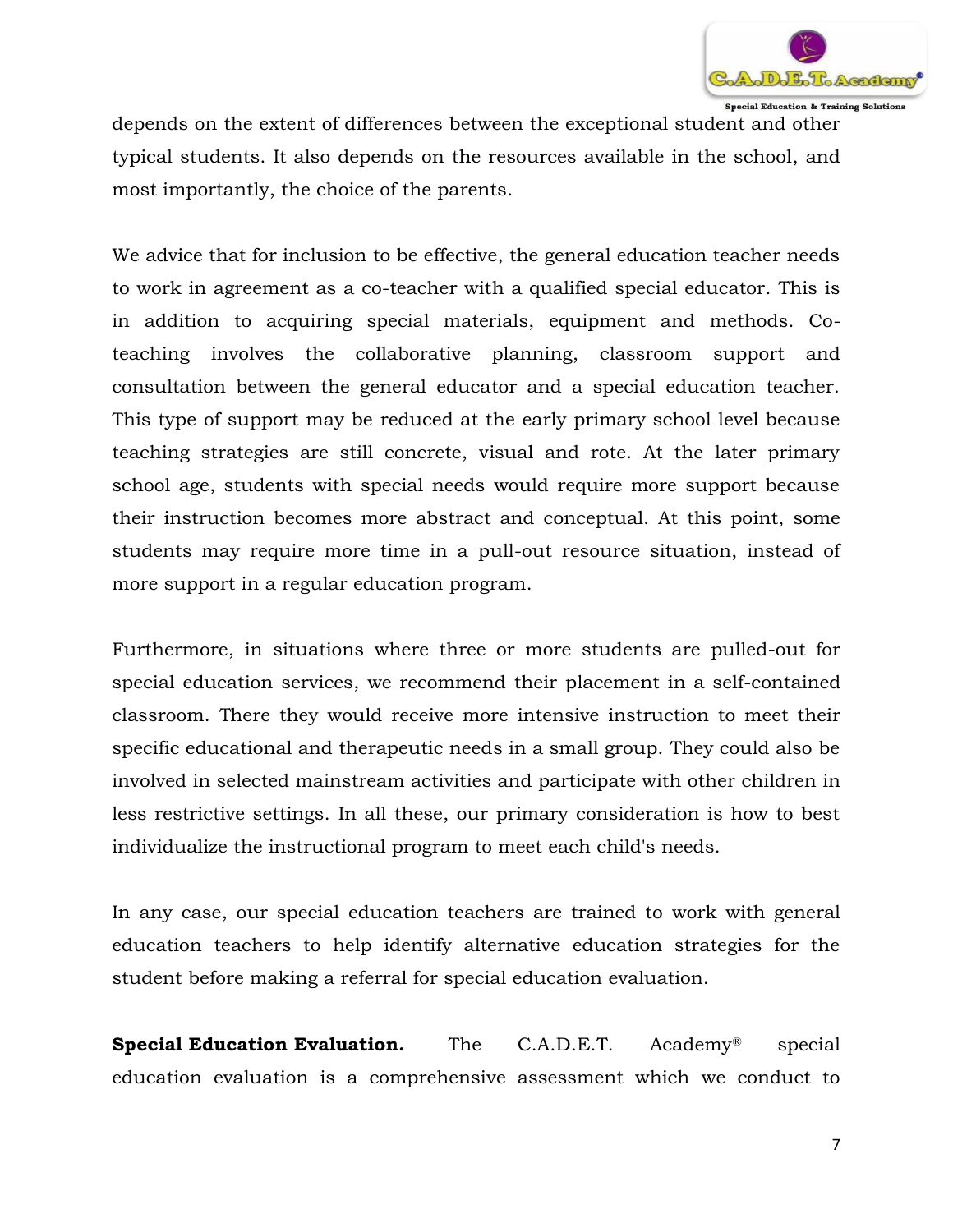

Special Education & Training Solutions

examine a student's functioning in three primary areas namely, learning aptitude, basic academic skill development and personality/adjustment factors. This evaluation is normally conducted to determine whether a specific learning disability or other condition such as autism may be impacting a student's academic performance, and how the student learns best. This could form the basis for an appropriate intervention for the student.

**Response to Intervention (RTI).** RTI is a practice we have adopted from the United States for determining whether a child has a specific learning disability. This is a 3-tiered process which involves testing the child for change or lack of change in academic performance or behaviour as a result of instruction. In this process, the student first receives quality instruction in the general education classroom before a formal evaluation for special education services. As a result of the RTI evaluation, an Individualized Education Program (IEP) could then be developed for the student.

**Individualized Education Program or Plan.** On completion of a full special education evaluation, it becomes clear if a child is eligible for special education. Consequently, we develop an IEP for the child. The IEP is the document that describes the educational services a special needs student receives. This document spells out how a school (or a special education teacher) plans to meet the needs of such a student.

The IEP document normally contains a description of the unique characteristics or needs and present level of performance, the special services and modifications, and the annual goals and objectives or benchmarks related to the child's need. In the course of interacting with various schools in Nigeria, we have observed a common error which should be avoided; and this is the practice of basing the IEP of a child on available placement. This is a wrong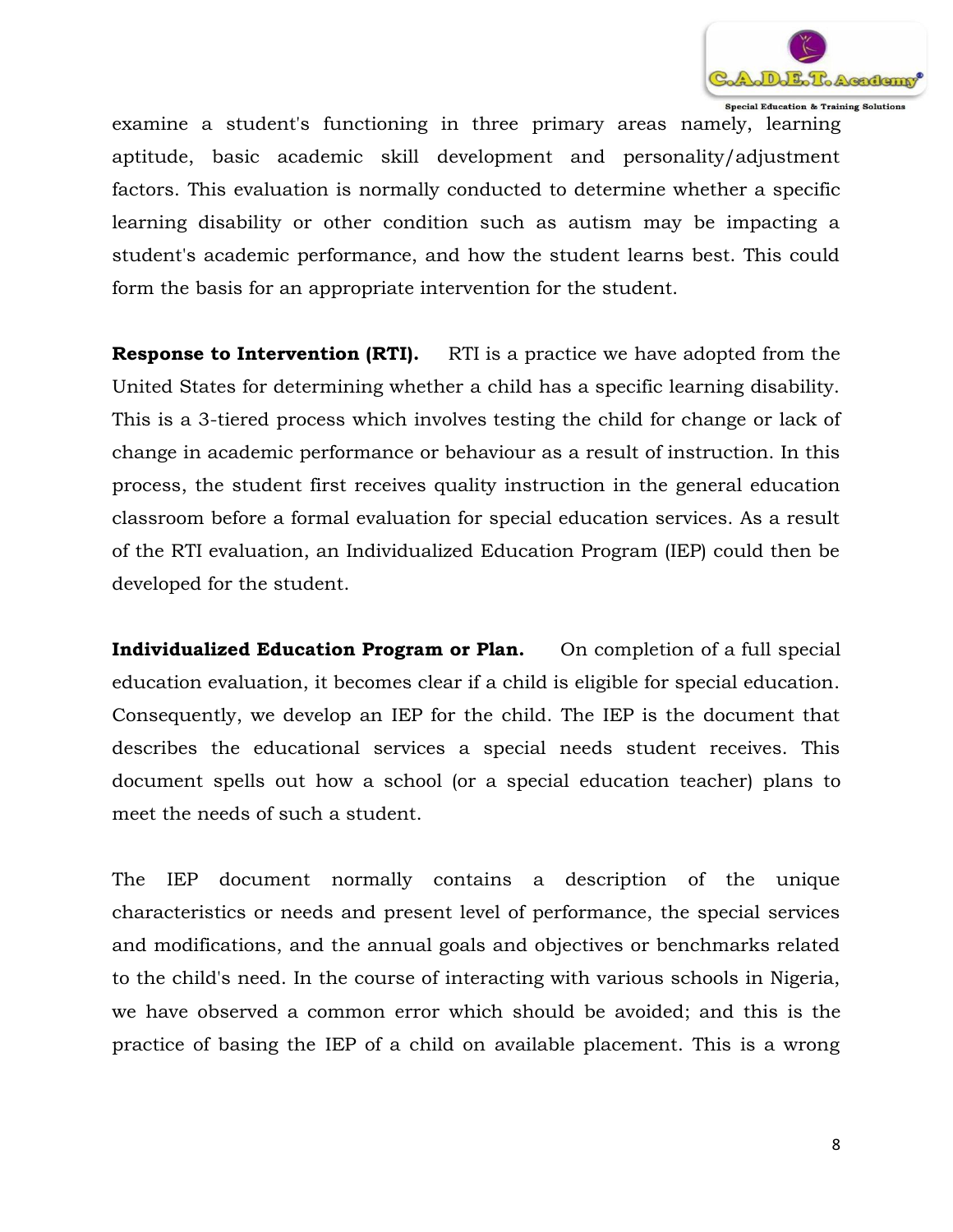

approach as the placement should rather be on the basis of a full evaluation/identification and a developed IEP.

The IEP team normally should consist of the parents or a member of the family, the exceptional child (when required), a minimum of one regular education teacher, one special education teacher and any other supporting staff including providers of related services.

**Progress Monitoring.** In teaching children with ASD and related disabilities, we ensure that data is collected regularly and methodically for review so that appropriate intensity of services can be determined and progress of the child is monitored.

**Parents/Family Involvement.** At the C.A.D.E.T. Academy<sup>®</sup>, we believe that when parents become involved, children do better in school. This holds true with regard to parents and families who have children living with ASD and related exceptionalities. Therefore, we strongly recommend that parents should form an integral part of the assessment and planning team for their exceptional children.

We emphasize that parents are best positioned to provide very useful information about their child that may not otherwise be observed or known. They understand what motivates, interests and comforts their child more than any other person, and this information is crucial to our teacher's planning for the child. We also strive to create partnerships with parents in our educational process. Thus, we encourage the active involvement of parents in order to enhance the probability that the skills their child learned at school would be generalized to home and other out of school environments.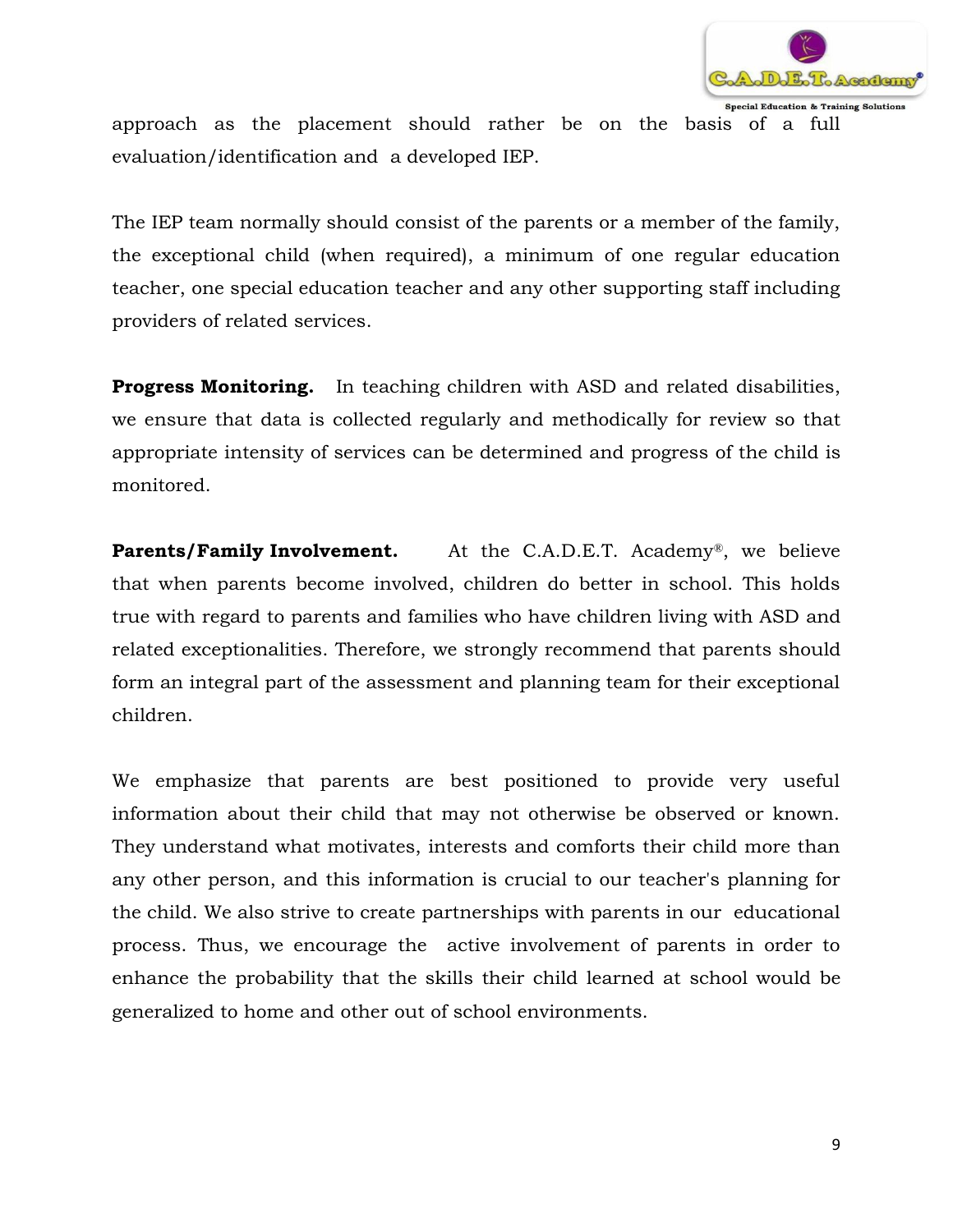

**C.A.D.E.T. Academy® special education consists of a 5-step process:**



**1**. **Referral -** The first step is the referral. You may already know or suspect that your child needs special education services. A referral may come from parents or guardians, medical professionals or teachers. At the C.A.D.E.T. Academy® we encourage parents, medical professionals or school teachers to make a referral for a child's special education to us by simply sending us an email. The email should include the "date", the specific phrase, "This is a referral for special education", the child's first and last name, the birth date, and a brief explanation of why you believe that special education may be needed for the child.

**2**. **Evaluation -** The second step is evaluating whether the child qualifies for special education. Existing information may be enough for the parent(s) and the school to make that determination. We may ask you to share information about your child. Assessments may be conducted and/or the child may be observed to get a complete picture. Parent(s) will be notified about any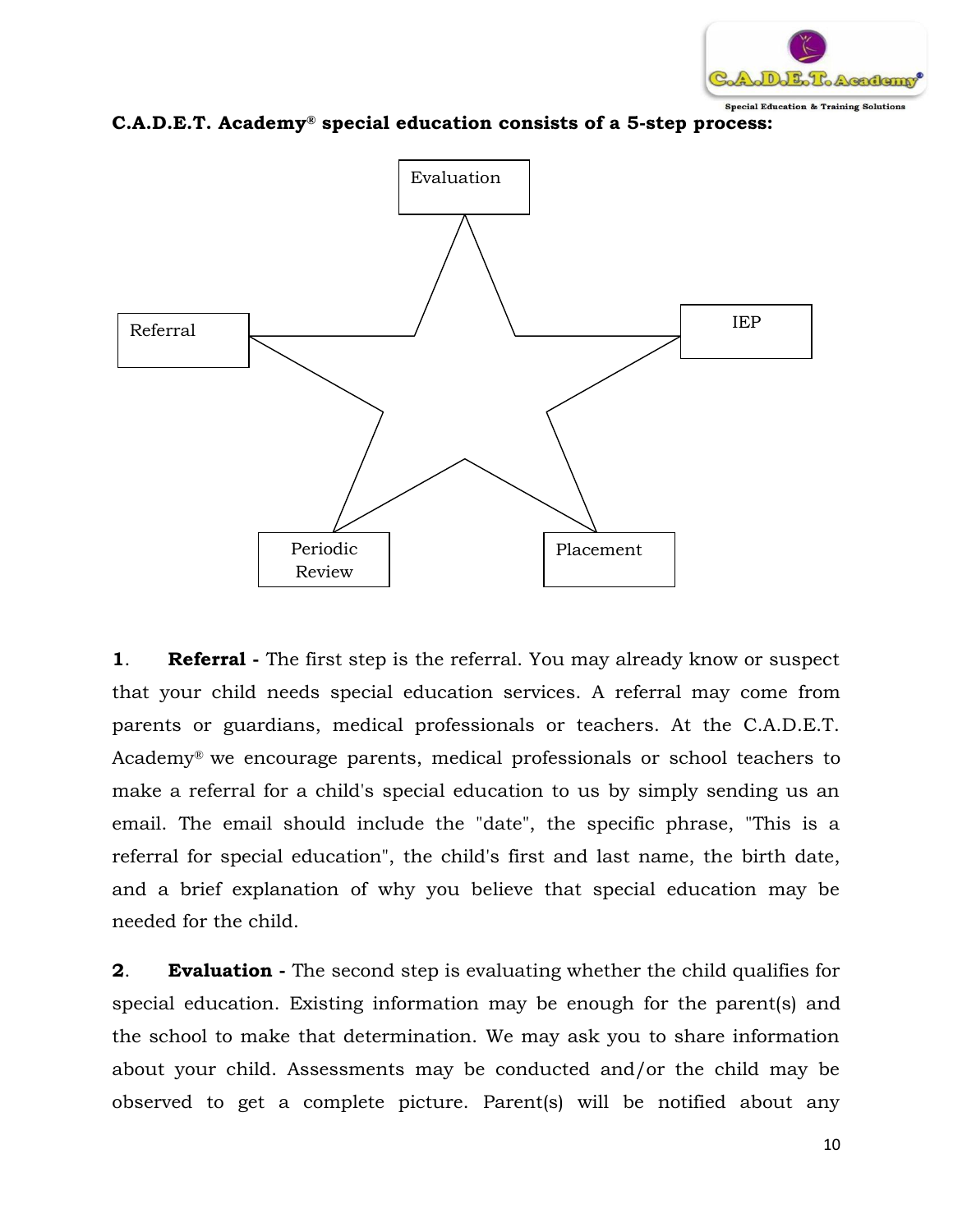

assessment in writing, and their permission must be given before they are done.

**3**. **IEP Team Meeting -** The third step is the IEP team meeting, or series of meetings, to discuss the evaluation and make recommendations for placement. You, the parent(s) is an important team member, and your attendance is crucial because you are an expert about your child. You have the right to ask that the meeting be held at a time that you will be able to attend. As an equal partner on the team, you are encouraged to actively participate, voice concerns and ask questions.

At the IEP meeting, any results of assessments will be shared, and your child's strengths and needs will be discussed. It is decided that your child is eligible for special education, the team will provide an evaluation report, and prepare a written education plan known as the IEP or Individualized Education Plan. You may need more time to read the reports and talk with other support service providers before you feel comfortable with your child's evaluation. We consider this as normal.

**4**. **Placement -** Placement is the 4th step in the process. Placement is done based on your child's IEP and taking into account what your child should be learning, that is the curriculum needs. The setting with the most appropriate special education and related services is called the Least Restrictive Environment (LRE). A child with a disability will ideally attend the same school as children without disabilities. Sometimes this is inappropriate, but our team will strive for the LRE as close as possible to home.

After the IEP meeting, the parents will be asked to sign a consent form before the child begins to receive special education for the first time. In a inclusive setting, all school staff must follow the IEP. Throughout the year you should receive reports from us about your child's progress towards his or her IEP goals. However, your child's teachers may also have to communicate with you along the way. Be available and stay involved. This is a good way to share daily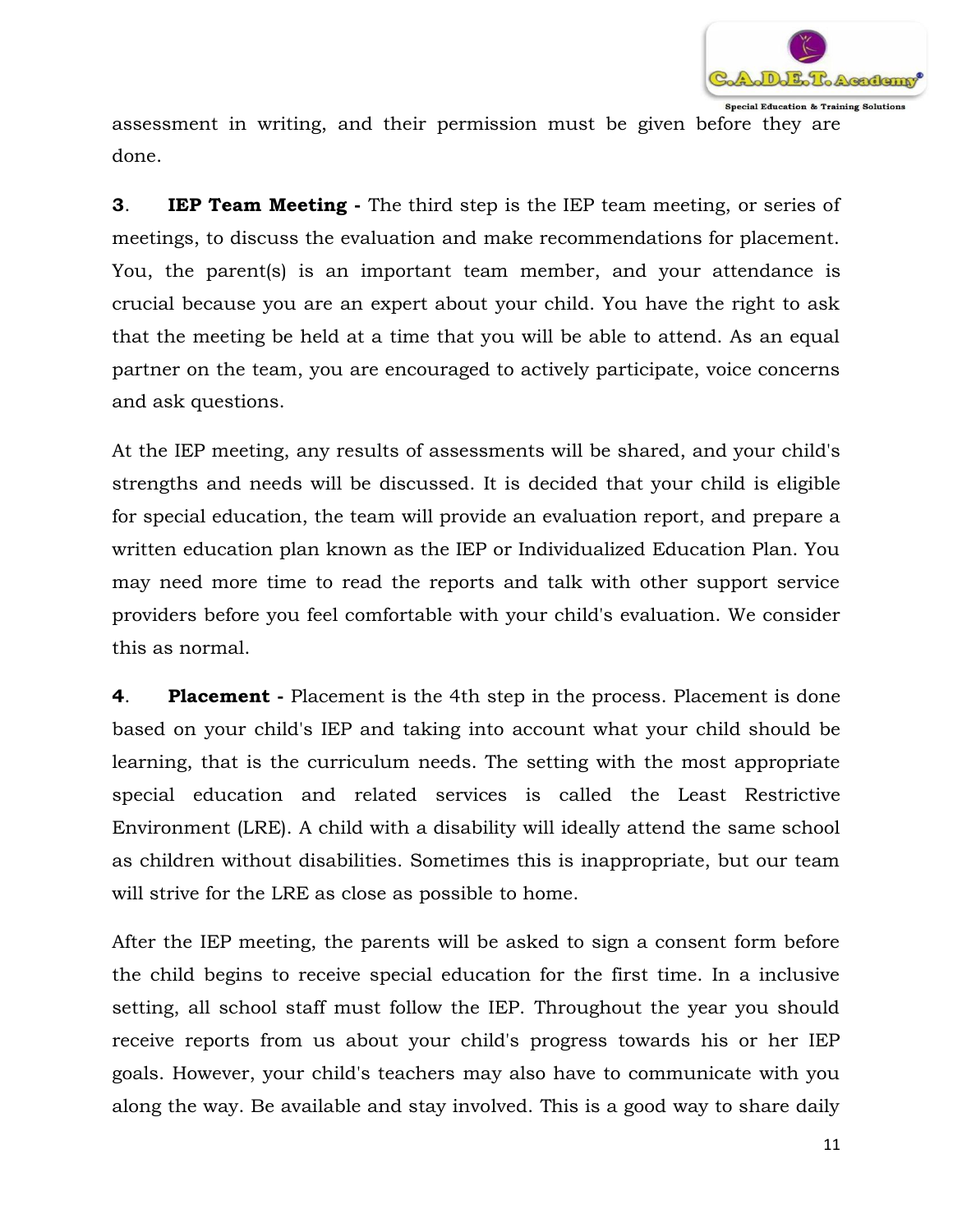

concerns, stay informed and build positive relationships with the people who care for your child every day.

**5**. **Annual Review -** This is the final step. However, it is an ongoing step. Your child's IEP will be reviewed yearly to determine if services are appropriate, if the goals are being reached, or should be changed, and if any additional needs have occurred. This ensures that your child is receiving a combination of the best possible services to help him or her achieve their personal best. In addition, each of our special education students is re-evaluated for eligibility at least once every 3 years.

**Trainings and Workshops.** The C.A.D.E.T. Academy<sup>®</sup> provides training seminars and workshops on various special education topics to teachers, school administrators, families and other caregivers. Our training packages are fully accredited by the International Board of Credentialing and Continuing Education Standards (IBCCES) in the United States. We provide professional development for teachers and creating awareness in families. Our training topics underscore inclusion strategies for teaching special education in regular schools.

#### **OUR NON-PROFIT EFFORT**

The Comprehensive Autism and related Disabilities Education and Training (C.A.D.E.T.) Academy® has recently expanded its special education intervention program to cater for a larger population of low income earning families. This has led to the establishment of the Non-Profit arm of our services, known as the **Dewdrops Community Centre for Special Needs and Vulnerable Women**. The centre is designed to be a state-of-the-art Special Education Needs intervention centre. At this centre, our trained specialists would conduct among other procedures, early intervention programs for pre-school and school aged children with Autism and related developmental disabilities, as an important element of current Special Education international best practices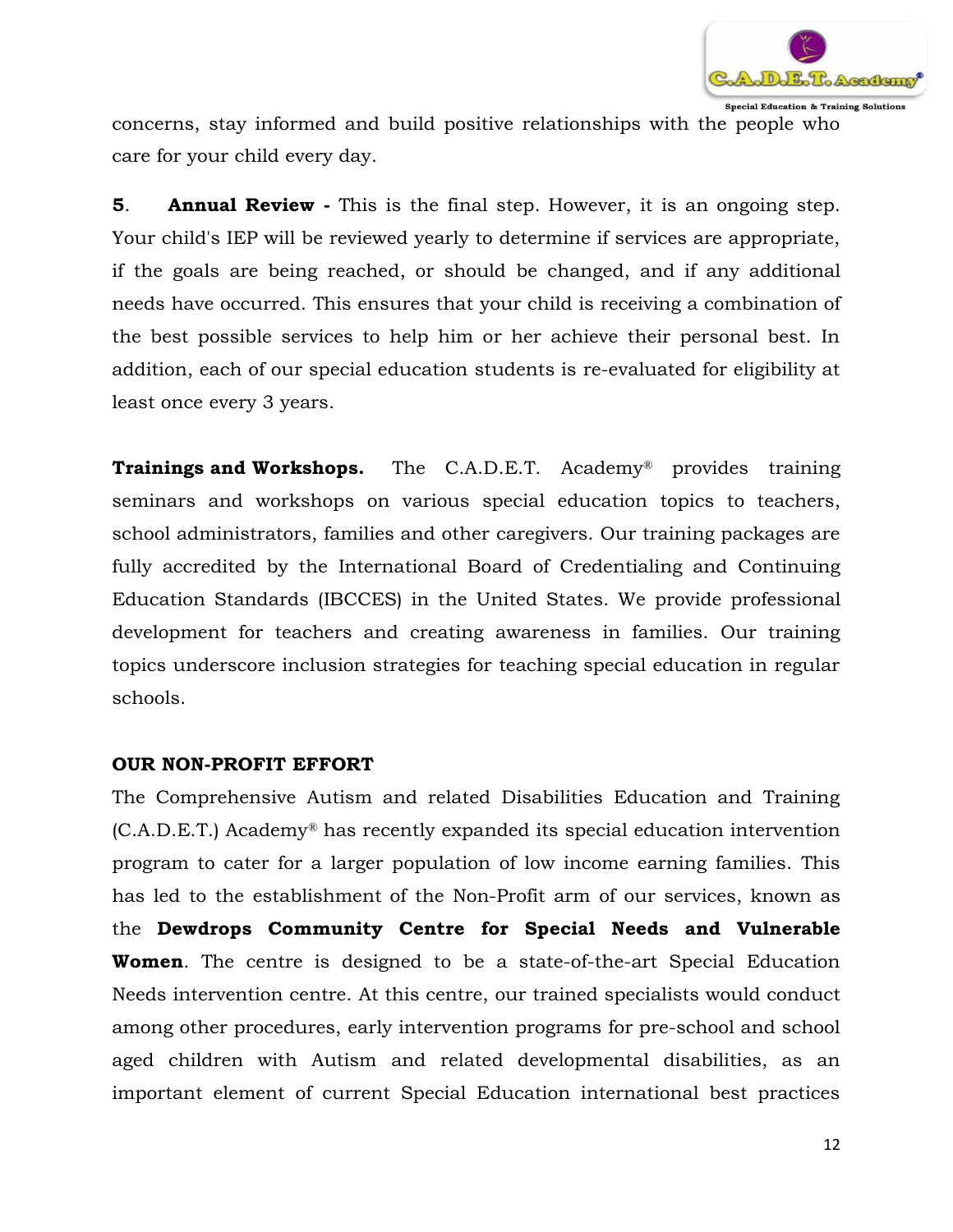

recommended by international bodies such as the Council for Exceptional Children (CEC), the Division of International Special Education and Services (DISES), the Division for Learning Disabilities (DLD) and the United Nations International Children's Fund (UNICEF). Through this **Dewdrops Community Center**, The C.A.D.E.T. Academy®, will be bringing hope to an otherwise underserved group of the Nigerian society in terms of education, thus supporting the Federal Government's effort in the education sector.

# **WHO WILL THE PROJECT CATER FOR?**

Primarily, the Dewdrops Community Centre for Special Needs will cover a total of 20 (at its present stage, can take a maximum of 12 students) selected special needs students from low income households, cutting across the entire Federal Capital Territory (FCT) and environs. The main focus is to kick-start a special education intervention process that will be affordable to any family in Nigeria regardless of their income status. The Dewdrops Community Centre for Special Needs will cater for the peculiar needs of these 20 selected students living with Autism and related learning/intellectual disabilities in addition to our existing special needs students. The Project is manned by our current certified special educators at the C.A.D.E.T. Academy® and other specialists who we will employ and train, including volunteers, as the need arises.

In addition the Dewdrops Community Centre is designed to train parents and caregivers and provide vocational skills training to adults with special needs, especially the vulnerable women among them. Some of the vocational skills include tailoring, cooking, cake-making, arts and crafts making, etc.

In the end, we hope that the C.A.D.E.T. Academy® efforts supported by great partnerships with the public spirited individuals and organizations, will go a long way in curbing stigmatisation against people with autism and related